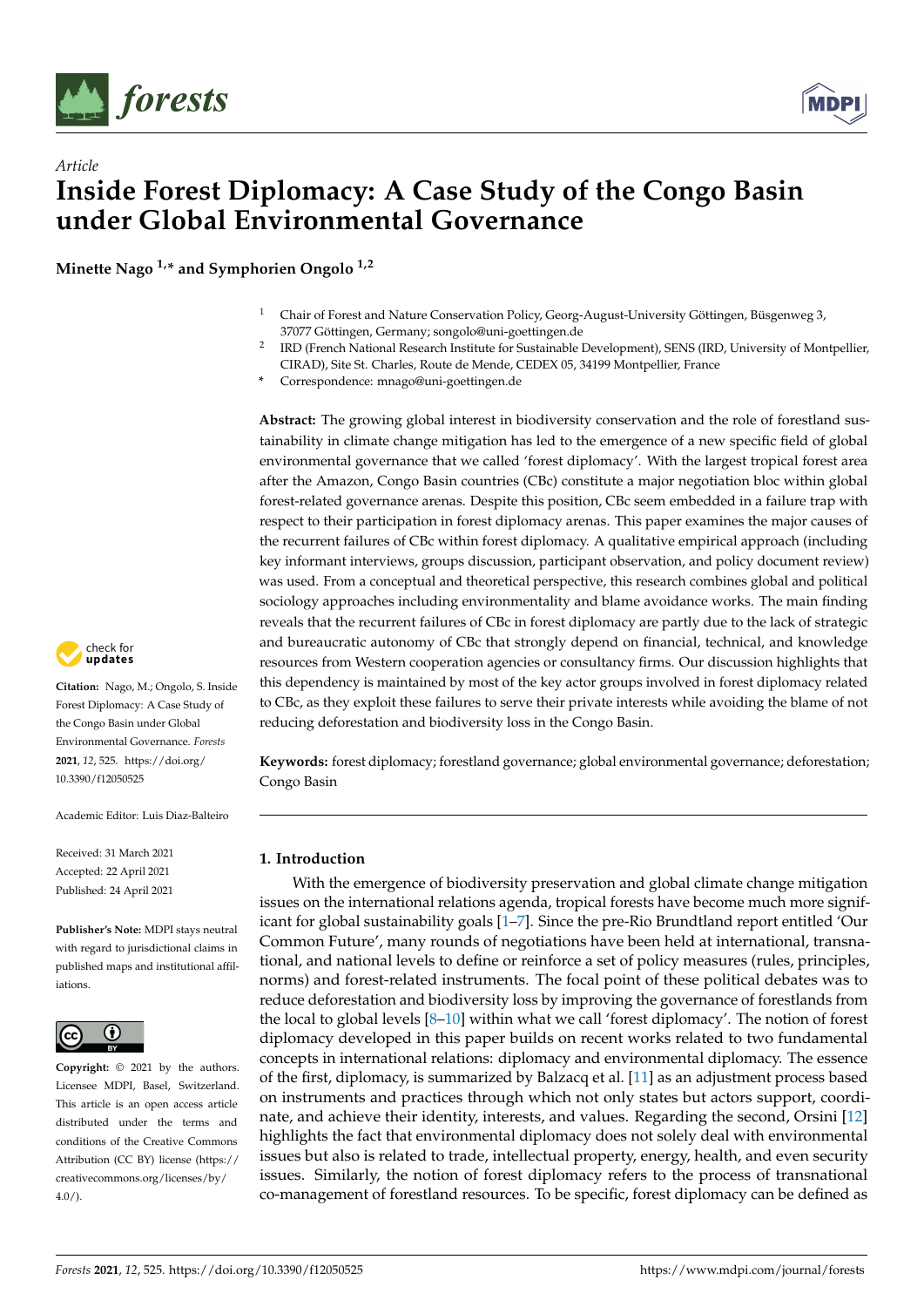a set of substantial bilateral and multilateral negotiation processes aimed at integrating a wide range of interests defended by a mosaic of public and private actors that interact around the exploitation or conservation of above- and below-ground forestland resources.

In Africa, most of the tropical rainforest is concentrated in the Central African region of the Congo Basin. Since the creation of the Central African Forests Commission (COMIFAC) in 1999, Congo Basin countries (CBc) have been important actors in groups of international forest-related negotiations, especially within international climate change regimes [\[13\]](#page-13-5). As an example, this increasing interest in Congo Basin forests in global environmental arenas has been closely associated with the 2007 decision of the United Nations Framework Convention on Climate Change (UNFCCC)  $[14]$  to explore options for reducing  $CO<sub>2</sub>$  emissions from tropical deforestation by providing financial incentives to developing countries [\[15–](#page-13-7)[17\]](#page-13-8). CBc also played an important role in preparing the proper formal conditions for an efficient implementation of the UN 'Reducing Emissions from Deforestation and forest Degradation' (REDD+) initiative. Acknowledging this role does not mean that they led the process. However, Humphreys [\[16\]](#page-13-9) pointed out that CBc have been active members of the Coalition for Rainforests Nations in claiming substantial financial rewards for deforestation reduction in their territories. Discussions around the idea of preserving the Congo Basin forests hence became an important issue for technical or financial cooperation [\[18\]](#page-13-10). Despite the abovementioned growing interest at the international and transnational levels for the preservation and sustainable use of the Congo Basin forestlands, a backstage look at the negotiations reveals that CBc's forest diplomacy functions erratically. This situation seems to entangle CBc's forest diplomacy in a cycle of failures marked by a mismatch between their expectations and the outputs of their negotiations. As an example, from 2013 to 2017 the major formal goal of CBc's while participating in international forest diplomacy arenas was to obtain binding agreements that would constrain developed countries to support them in safeguarding their forests while moving forward with their development prospects. Moreover, they also expect to be released from the facilitation of third-party accredited agencies who, very frequently, receive assistance from developed countries on their behalf and monitor them. In short, CBc expected more direct environmental cooperation with developed countries [\[19\]](#page-13-11).

The aim of this paper is to scrutinize, from the case study of CBc, how a forest, as a major growing object of contemporary diplomacy, has become a highly political issue of global sustainability challenges. As such, this paper examines why the participation of CBc in forest diplomacy seems unsuccessful, at least as far it meets the formal objectives of their diplomatic delegation. From an empirical perspective, this research builds on first-hand qualitative data collected from 2014 to 2017 from national to international forest diplomacy arenas. This timeframe corresponds to the period during which the first author of this paper was closely involved in forest-related negotiation processes from a privileged inside position, as a member of the CBc's delegation to forests and climate change negotiation at the United Nations. To meet the above aim of our research, the current introduction is followed by a theoretical framework in Section [2.](#page-1-0) In Section [3,](#page-4-0) we proceed with the empirical methodology employed in this research, followed by a presentation of the results in Section [4,](#page-6-0) and our conclusions are in Section [5.](#page-10-0)

# <span id="page-1-0"></span>**2. Theoretical Framework**

To frame this work, we will consider two complementary perspectives that are particularly relevant to meet the abovementioned research aim: environmentality and blame avoidance politics.

## *2.1. Environmentality*

As a concept, environmentality emerged in the 1990s and has been applied since then to many environmental issues [\[20\]](#page-13-12). Additionally called green governmentality, this theoretical framework, largely inspired by Michel Foucault's works, aims at drawing ways of thinking about how power works through the construction of environmental issues and the solutions proposed to these issues [\[20\]](#page-13-12). Most especially, environmentality focusses on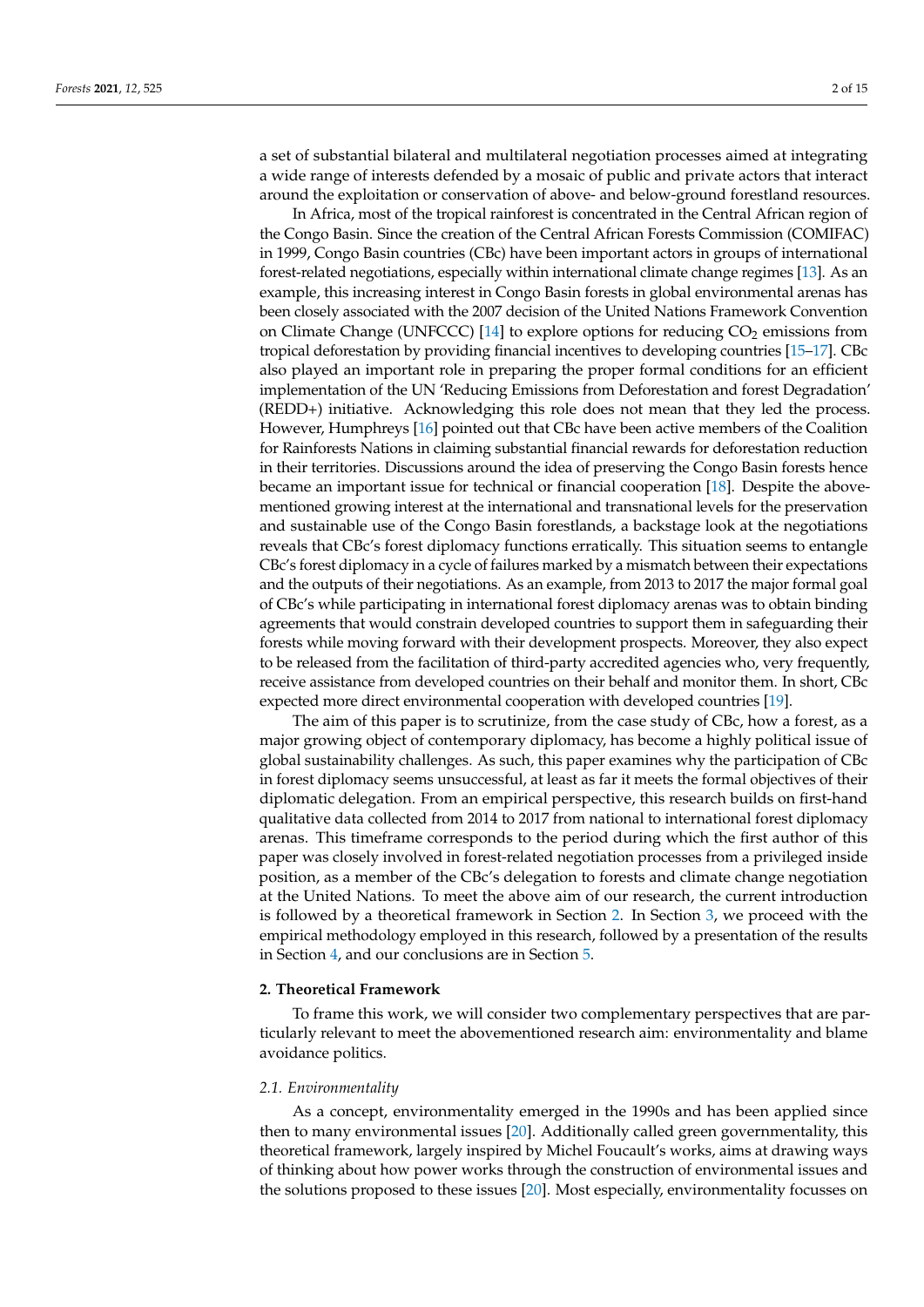how regimes of truth are made, what drives the formation of strategies and regulations, and how human subjectivities are enacted with reference to environmental issues [\[21\]](#page-13-13). This second definition is the one that is mostly going to be used in this analysis as to frame the subjectivities that motivate the participation of actors to forest diplomacy in Congo Basin.

Within the wide range of the operation of environmental negotiations at a global level, environmentality has been mobilized frequently by different actors to capture the objective and subjective dimensions that framed the design or adoption of certain resolutions. Among these works is that of Ciplet and Roberts [\[22\]](#page-13-14), which highlights the inside of the lead up to and the aftermath of the 2015 Paris negotiations. Indeed, in this paper the authors present at a micro-level how tensions arose during negotiations within the G-77 group with the sub-groups' parties having diverging subjective interests opposing them to each other instead of uniting them against the North as expected. In the same vein, employing a green governmentality lens, Olson and Gareau [\[23\]](#page-13-15) analyzed the debate surrounding a controversial dam in Laos, the Xayaburi. Through a green governmentality approach, these authors did both an investigation of the macro-political influences on hydropower development, including trade liberalization and regional economic development, and the micro-political disciplining of state and non-state actors who, through legitimizing particular discourses and practices, reinforce global power relations. Using another environmental politics context, Gareau [\[24\]](#page-13-16) provided an in-depth analysis of the ongoing attempt to phase out methyl bromide (MeBr) under the Montreal Protocol. Gareau demonstrated through a green governmentality framework how allowable exemptions, the influence of large (predominantly California-based) agricultural businesses, and the expanding influence of neo-liberal economic and political paradigms have frustrated efforts to eliminate this toxic and ozone-depleting substance (ODS).

At the Congo Basin level, environmentality is particularly relevant to analyze forest diplomacy beyond an examination of forest governance issues at the national level. For example, there are very informative works from Oyono [\[25\]](#page-13-17), Ribot et al. [\[26\]](#page-13-18), Endama et al. [\[27\]](#page-13-19), and Brown et al. [\[28\]](#page-13-20) on forest governance of green governmentality inspiration that highlight the recurrent failure of forest decentralization. These include in Cameroon where there are differentiated responsibilities both at formal and informal levels among the state, science, and civil society organizations. As a way forward, some of these authors recommended the design of a monitoring framework for decentralized forest management in Cameroon.

One of the recent works on the politics of global forest governance in the Congo Basin is that of Ongolo and Karsenty [\[29\]](#page-13-21). The authors designed the notion of 'cunning government' to capture the behavior of forest-rich countries like Cameroon's ability to skillfully torpedo undesired forest policy reforms imposed by global players, while avoiding blame from the international community. In the same vein, Andong and Ongolo [\[30\]](#page-13-22) unveiled in their work on the agenda-setting process of the VPA-FLEGT in Cameroon which is strongly influenced by a subtle game of power between European Union actors and the Cameroonian government leading to a delay of almost 10 years in the implementation of this illegal logging bilateral policy that is crucial for the reduction in illegal timber import from the Congo Basin forests. Moreover, the authors have emphasized the recurrent use of blame avoidance strategies by some actors involved in order to be formally in accordance with the global sustainability effort while safeguarding their informal priority of getting international environmental payments (rent-seeking behavior).

In summary, forest governance in Congo Basin, from an environmentality perspective, seems marked by erratic functioning expressed through a set of challenging issues that include disputes about the role (central or peripheral) of the state in the management of forestland resources. In addition, there is the difficult coexistence of the global demand for biodiversity conservation and domestic needs for development and economic prosperity. The brief review above also shows that the governance of Congo Basin forests has been mainly analyzed in a domestic arena. At the same time, little is known about how key actors of this forest-rich region work at a global level, especially in forest diplomacy arenas. Our research aims to fill this gap.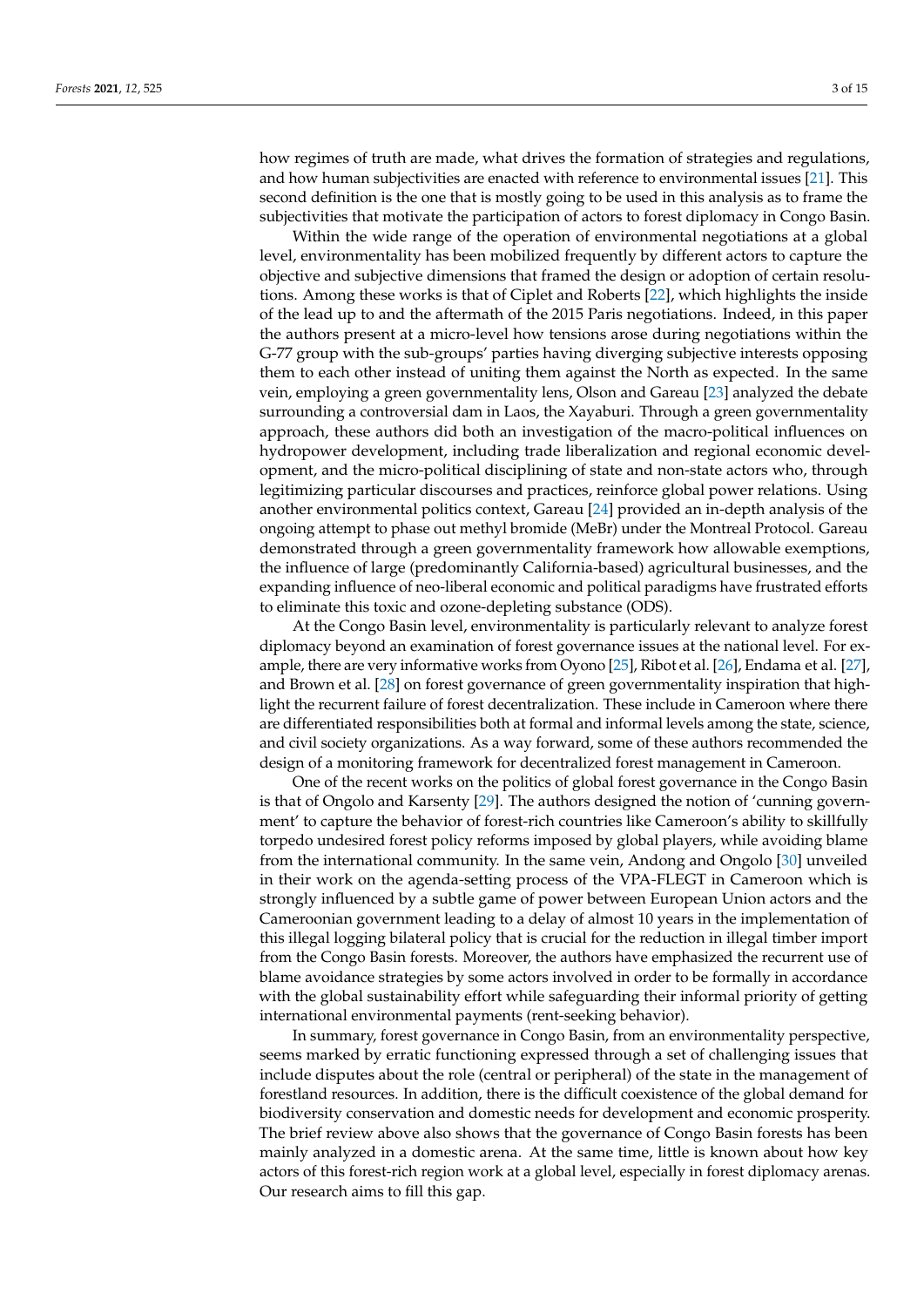The overall substance of this research is that the causes of the erratic functioning of the politics of forest governance in Congo Basin cannot be fully understood through the analysis of domestic politics that influence the forest sector at the local and national level. However, there is a need for an in-depth analysis of the strategies of CBc within forest negotiation in international arenas. To do so, the following questions are particularly relevant: Who are the key actors involved in forest diplomacy related to the Congo Basin? How do they interact among themselves and with other actors within forest diplomacy arenas dominated by governmental interests? Finally, what are the formal and informal interests defended by these actors, i.e., the subjectivities that guide the choice of these actors? As a complementary theoretical account to this environmentality approach, we advance the analysis by combining it with the blame avoidance politics, which has been highlighted above as a recurrent actors' strategy in domestic forest governance reforms in the Congo Basin.

# *2.2. Scrutinizing the Politics of Blame Avoidance*

This paper employs 'the politics of blame avoidance' developed by R. Kent Weaver in 1986 [\[31\]](#page-13-23) as a theoretical framework. According to this theory, politicians, or in this case governmental actors, in their daily duties care more about avoiding becoming unpopular and losing their power positions than fostering successful actions. For the achievement of this objective, those actors mobilize a set of political strategies. These may include:

- "Agenda limitation behavior", which is a specific blame avoidance strategy employed by policymakers. It consists of preventing blame generation by keeping potentially costly choices from being considered [\[31\]](#page-13-23) (p. 386). While keeping some issues completely out of the agenda might seem sometimes challenging, Weaver points out another shade of agenda limitation in the tendency of policymakers to influence when they face some unexpected challenges such as "issue redefinition", which, according to Weaver's works, refers to the rescue plan of 'agenda limitation' as it is mostly used in cases where the first strategy was not successful. Indeed, it most frequently occurs in cases where policymakers cannot keep the blame regenerating off the policy agenda. They will then try to reshape it in such a way as to avoid the blame;
- "Throw good money after bad" is also an interesting blame avoidance strategy to consider in the case of forest diplomacy. According to Weaver [\[31\]](#page-13-23), it specifically refers to a non-zero or negative-sum game (when all possible outcomes involve losses) often used by policymakers. Indeed, there are situations where policymakers cannot avoid a recognition of their responsibility in specific failures, usually in those situations where they can neither keep the negative impact out of the agenda, nor diffuse it by using an issue redefinition strategy. To be specific, what decision-makers do in such situations is to mobilize extra resources to shore up the status quo. To illustrate this strategy, Weaver reported about the case of Indochina as an example where United States policymakers were mostly guided by the principle of saving face: 'Do not lose the rest of Vietnam to Communist control before the next election' [\[32\]](#page-13-24) (p. 252). The behavior of the USA's policymakers in this case was also guided by the fact they knew they could lose the war, and they did not want to be branded for having lost a country; - "Passing the buck" is mostly mobilized in cases where a blame-generating situation could not be prevented to occur through the abovementioned strategies and a blamegenerating decision needs to be taken. In these cases, decision-makers who are driven
- by their blame avoidance spirit would try everything to delegate the decision to someone else [\[33\]](#page-13-25); - "Finding the scapegoat" as a blame avoidance strategy mostly happens in cases where
- the decision-maker could not delegate the blame-generating decision to someone else. In this situation the decision-maker launches the unpopular action but presents it as an unavoidable consequence of its predecessors' or opponents' actions;
- "Jumping on the bandwagon" consists of policymakers unobtrusively changing their position within a decision-making process and adopting the popular one to avoid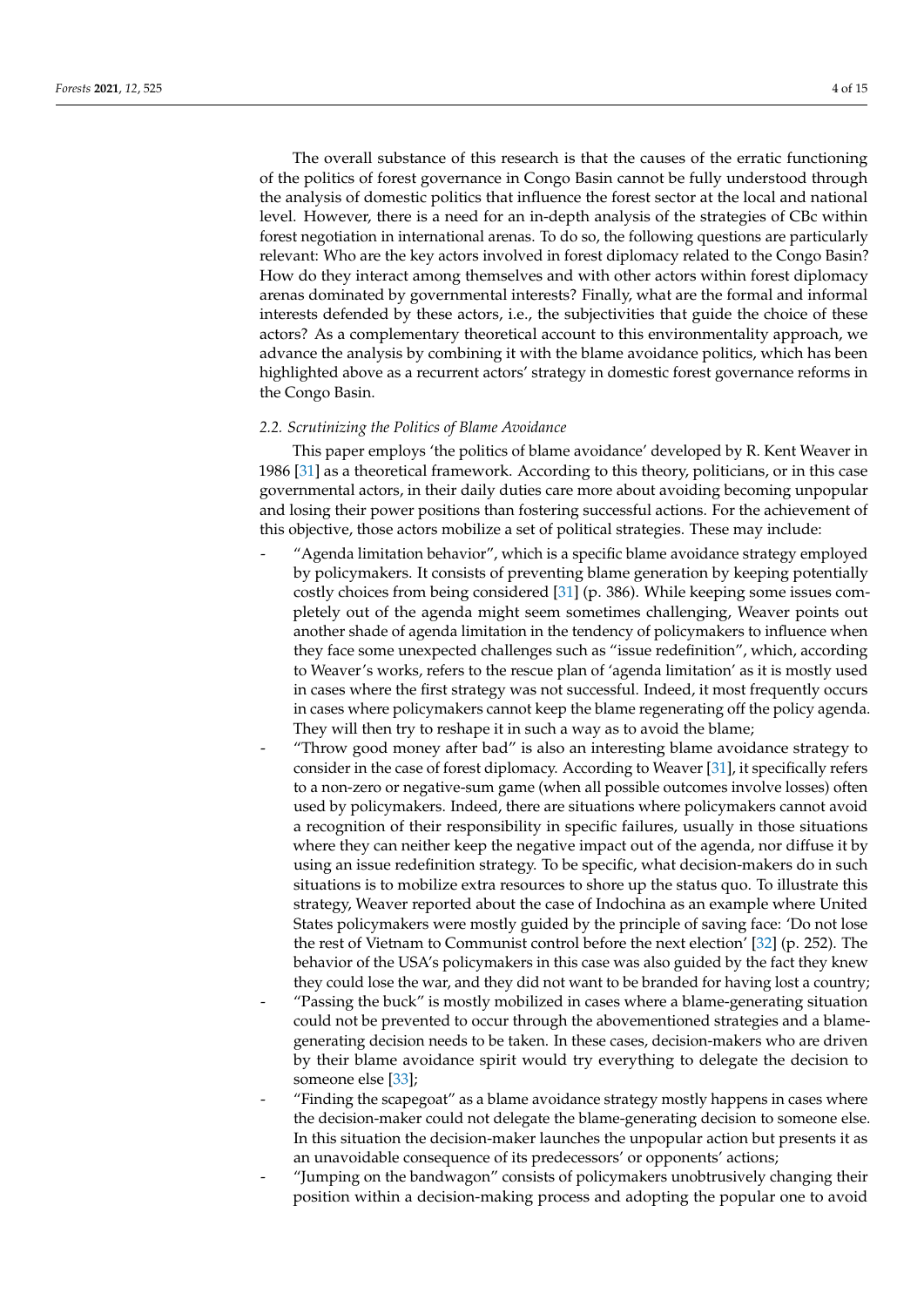blame. In case their previous position was not made public, they can even pretend as if they had been the one who initiated the popular decision;

- "Circling the wagon" is a strategy based on the safety in numbers principle. Indeed, when in a negative-sum situation it becomes obvious for decision-makers that they can neither pass the buck nor throw good money after bad to maintain the status quo, they usually try to diffuse the blame onto all of the stakeholders involved in the situation so as to not be taken for the only one responsible for the losses. The outcomes of this strategy are usually consensus solutions: 'Thus no one has to stick their neck out: everyone provides political cover for everyone else, making it difficult for a future political opponent to raise the issue' [\[31\]](#page-13-23) (p. 389);
	- "Stopping me before I kill again" is the last strategy on Weaver's categorization of blame avoidance strategies. According to the author, this strategy mostly happens cases where a policymaker's position is the politically responsible one, but they are facing a popular but wrong position. In order to avoid blame, they sacrifice their position and follow the popular but politically disputable one: 'Thus the analogy to the murderer who asks that he should be stopped before he kills again: the policymakers know that what they are doing is wrong, but they cannot help themselves' [\[31\]](#page-13-23) (p. 389).

In accordance with the above developed theoretical frameworks and to the claims from the Congo Basin of forest diplomacy being entangled there in a failure cycle, we developed the following statements as working hypotheses for this analysis.

**Hypothesis H1.** *The recurrent and enthusiastic participation of Congo Basin countries in forest negotiations despite their technical and financial weaknesses and lack of autonomy is motivated by a rent-seeking behavior of those countries, while avoiding blame for forest governance failure at the domestic level.*

**Hypothesis H2.** *The financial and technical support of Northern countries towards Congo Basin countries within forest negotiations is led more by the need of those countries to give themselves a 'good conscience' and to avoid blame from their civil societies than to efficiently contribute to global sustainability efforts.*

**Hypothesis H3.** *External actor groups operating behind the scenes, such as consulting firms who act as third-party entities in forest diplomacy, are constraint by an overarching need of satisfying the northern countries who pay them as well as the recipient countries who should approve their recruitment or legitimize their involvement.*

# <span id="page-4-0"></span>**3. Materials and Methods**

The qualitative methodological approach employed in this research was articulated around three pillars: the data collection context, the data collection tools, and the data analysis methods. An important aspect to mention here is that our field work was conducted in a bi-directional manner. That is to say, the only reason the researchers have more insight on the research object than standard empirical research is because they are a part of the game and are direct actors, rather than guests.

# *3.1. Bi-Directional Partnership Approach*

The bi-directional approach employed in this research aimed at experimenting with a mutual learning partnership between researchers and interviewees or related institutions [\[34\]](#page-13-26). The former shares their knowledge and scientific expertise to support policymaking, while the latter agrees to facilitate research works by providing better access to field study and data collection.

With a bi-directional approach, the research gets a privileged position to observe, scrutinize, and understand social processes through an insider perspective [\[35,](#page-13-27)[36\]](#page-13-28). This approach substantially reduced bias that can sometimes be a source of interpretations of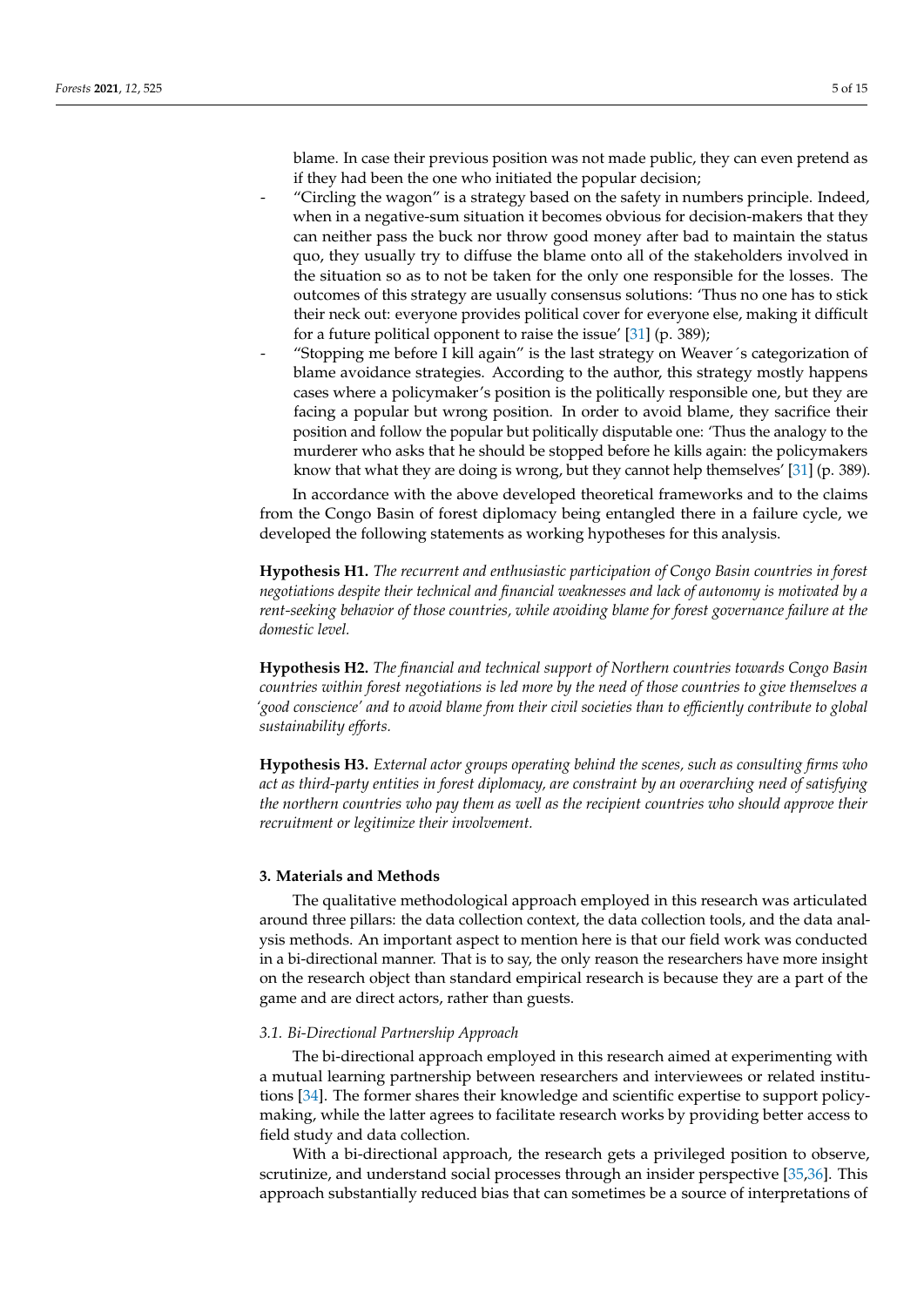qualitative data only based on ex situ interviews or document analysis. However, we must acknowledge that this insider position raises some tensions between the researcher's neutral stance and the professional active role as staff of the negotiating team [\[37\]](#page-14-0). As recommended in such situations, we complied as much as possible with the insider researcher´s integrity standard [\[38\]](#page-14-1). As an example, this integrity consisted of rigorously clarifying our research interests with the team members of the negotiating group of the CBc in which the first author of this paper was integrated, protecting the anonymity of respondents, clearly informing those who did not ask for anonymity that their answers would ultimately be made public.

In the case of this research, the first author of this paper has been exclusively in charge of the fieldwork and was privileged to attend several rounds of climate change negotiations and related preparatory meetings in which the governance of Congo Basin forests was a core element of the agenda. Thanks to this valuable experience, we were able to map out a clear picture of the key actors involved in the politics of forest diplomacy with respect to Congo Basin forests (Table [1\)](#page-5-0), to capture the real power games between those actors as well as to analyze their most relevant formal and informal interests. From a practical perspective, the first author of this paper was hired in 2017 as one of the external assistant negotiators for CBc and was in charge of preparing and supporting these countries through their major transnational forest organization (COMIFAC). This position enabled us to get clear and sharp insights into CBc's behavior within forest diplomacy arenas.

<span id="page-5-0"></span>

| Data Collection Approach | Number | Context, Place, and Date                                                                                                                                                                                                                  | Aim and Contribution                                                                            |
|--------------------------|--------|-------------------------------------------------------------------------------------------------------------------------------------------------------------------------------------------------------------------------------------------|-------------------------------------------------------------------------------------------------|
| Experts' interviews      | 22     | Climate change negotiations in Bonn,<br>Germany in May and November 2017<br>Congo Basin countries CoP23<br>$\qquad \qquad \blacksquare$<br>preparation workshop in Brazzaville,<br>Rep. of Congo, August 2017                             | Highlighting actors <i>identities</i> ,<br>their interests and the embedded<br>power games      |
| Group discussions        | 6      | Climate change negotiations in Bonn,<br>Germany in May and November 2017<br>Congo Basin countries CoP23<br>$\overline{\phantom{0}}$<br>preparation workshop in Brazzaville,<br>Rep. of Congo, August 2017                                 | Highlighting actors' identities,<br>their interests and the embedded<br>power games             |
| Document analysis        | 19     | Desk work and archives review at<br>COMIFAC Yaoundé 2016-2018                                                                                                                                                                             | Assessing the technical<br>participation of CBc to CoPs prior<br>to Bonn negotiations           |
| Participant observations | N/A    | Climate change negotiations in Bonn,<br>$\qquad \qquad \blacksquare$<br>Germany in May and November 2017<br>Congo Basin countries CoP23<br>$\overline{\phantom{0}}$<br>preparation workshop in Brazzaville,<br>Rep. of Congo, August 2017 | Cross-checking the information<br>obtained through in-depth<br>interviews and group discussions |

**Table 1.** Overview of empirical qualitative data collection.

## *3.2. Data Collection and Analysis*

This study covers the participation of CBc's forest diplomacy negotiations in the framework of UN climate change regime from the pre-Lima climate change conference in 2013 to CoP Fiji 23 in Bonn in 2017. This timeframe was selected because CBc enhanced their presence in international forest diplomacy arenas by increasing the size of their delegations and seeking to join technical coalitions and cooperation initiatives during these years [\[39\]](#page-14-2). This period also corresponds to a moment where the authors of this paper had enough access to the fieldwork, including a privileged access to UN forest-related and climate change negotiations, to be able to address the central question of the analysis.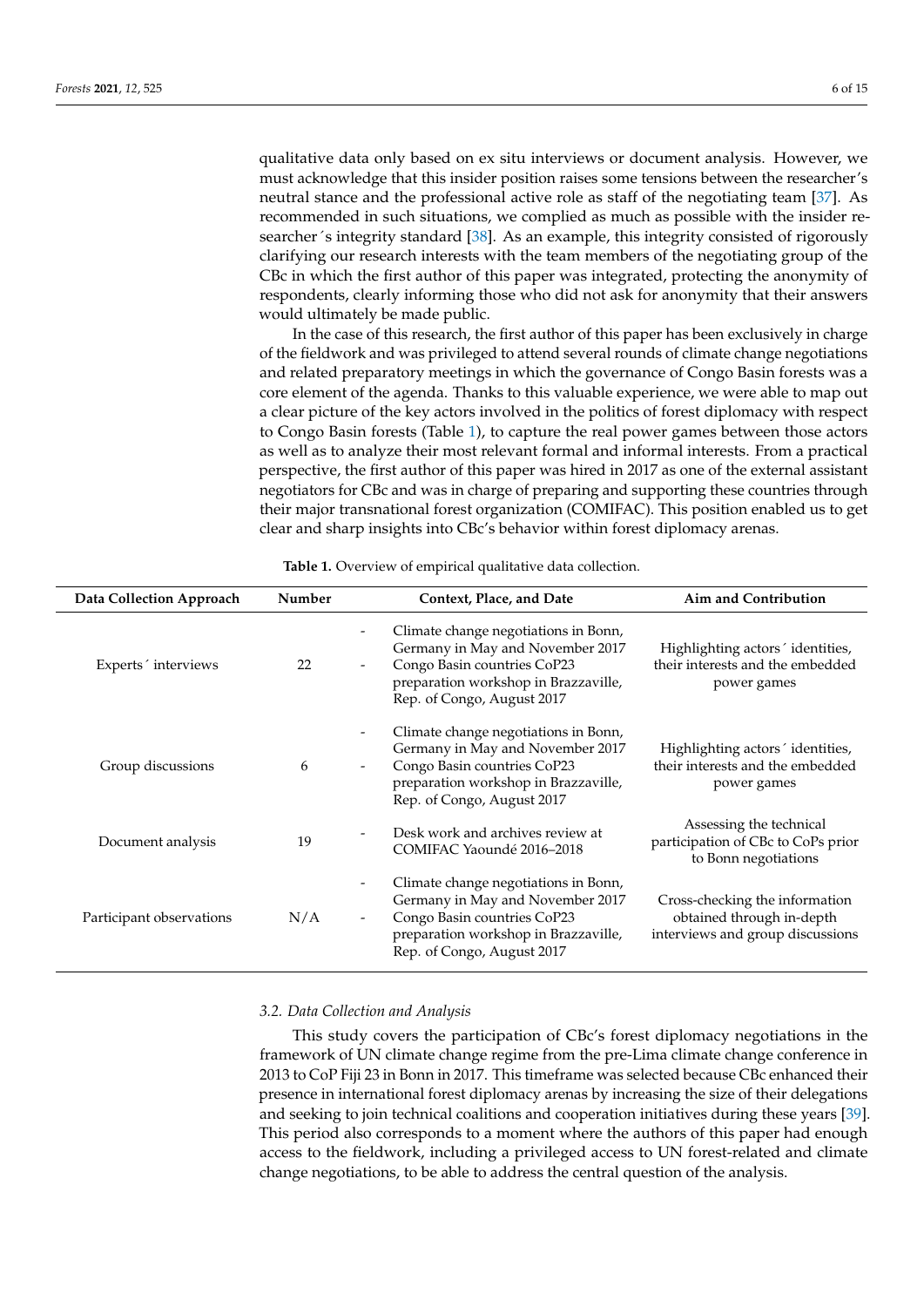Our empirical work included 22 key informant interviews with experts, 6 group discussions, an in-depth analysis of 19 unpublished policy documents, as well as participant observation, as shown in Table [1](#page-5-0) and Appendix [A.](#page-11-0) The group discussions consisted of representatives from CBc, the German development and cooperation agency (GIZ), the Japanese development cooperation agency (JICA), the World Bank, COMIFAC, and a few consultancy firms including SABKOF. Representatives of these participants were interviewed both individually and during group discussions to talk about their role within the preparation towards the negotiation rounds and during the negotiation rounds. They were also interviewed about their expectancies, their interests in participating in the processes, their motivation and frustrations, as well as the recommendations they wanted to put forward. Later on, for triangulation purposes the heads of different groups, as well as some random participants, were interviewed individually to see if what they said in groups matched what they were saying as a sole interviewee. The participants of the discussion groups were also followed up in negotiating rooms to see if their formal positions in forest diplomacy at work matched what they presented when interviewed by us. Our main interview guide in the Appendix (Appendix  $B$ ) provides more details on the key questions that guided our conversations with interviewees. No recordings were made as the majority of our interviewees claimed that diplomacy arenas were too 'strategic and secret' for a live recording. Consequently, we mainly took notes in notebooks and collected some policy and strategic reports, as well as some photos, in order to reconstruct at a later point the data we collected and to proceed to their analysis.

# <span id="page-6-0"></span>**4. Results**

The 'game of chicken' is a well-established concept in social sciences, which has been used to picture environmental diplomacy [\[40\]](#page-14-3) as a non-zero-sum game where the parties are supposed to either win together (e.g., sustainable development) or lose together (e.g., increase in global warning and global pandemic because of unsustainable use of natural resources). From this picture, we assume that a non-zero-sum game puts pressure on parties that stimulates them to make use of the blame avoidance politics because no one wants to defect and be responsible for the failure of not achieving the global sustainability goals which include tropical deforestation reduction. The below argumentation provides some insights on this point.

# *4.1. The Bricolage of CBc in Forest Diplomacy Arenas*

As developed below, the participation of CBc in forest diplomacy arenas is characterized by a set of hasty decisions and amateurism in negotiation strategies similar to a bricolage work [\[41\]](#page-14-4).

Table [2](#page-7-0) above lists the five most relevant groups of actors active in the Congo Basin forest negotiations and their major roles with respect to forest diplomacy. State bureaucracies (state bureaucracies or ministries of forests, environmental and natural resources affairs, etc.) of CBc are listed as state entities. Next, there are 'new actors' (According to Biermann and Pattberg [\[41\]](#page-14-4), apart from state actors, there is a growing group of new actors who are also decisive in international environmental relations. Among these actors there are international bureaucracies and global corporations.) grouped here in three main categories: International bureaucracies (UNFCCC Secretariat and World Bank/PREDD project), global corporations or bilateral development agencies (including Germany's GIZ, and Japan's JICA), and the science-related private networks or consultancy firms such as SABKOF. We added a category to Biermann and Pattberg´s [\[42\]](#page-14-5) classification called regional transnational organization, which is embodied by COMIFAC.

Regarding role distribution, we observed that CBc's actors lack sufficient bureaucratic autonomy in the preparation of their negotiation strategies in global environmental and forest governance domains. Following Fukuyama [\[43\]](#page-14-6), the notion of bureaucratic autonomy in this paper refers to the status in which political principal issues are mandated to bureaucrats, or another specific service provider or partner, to act as its agent. In theory,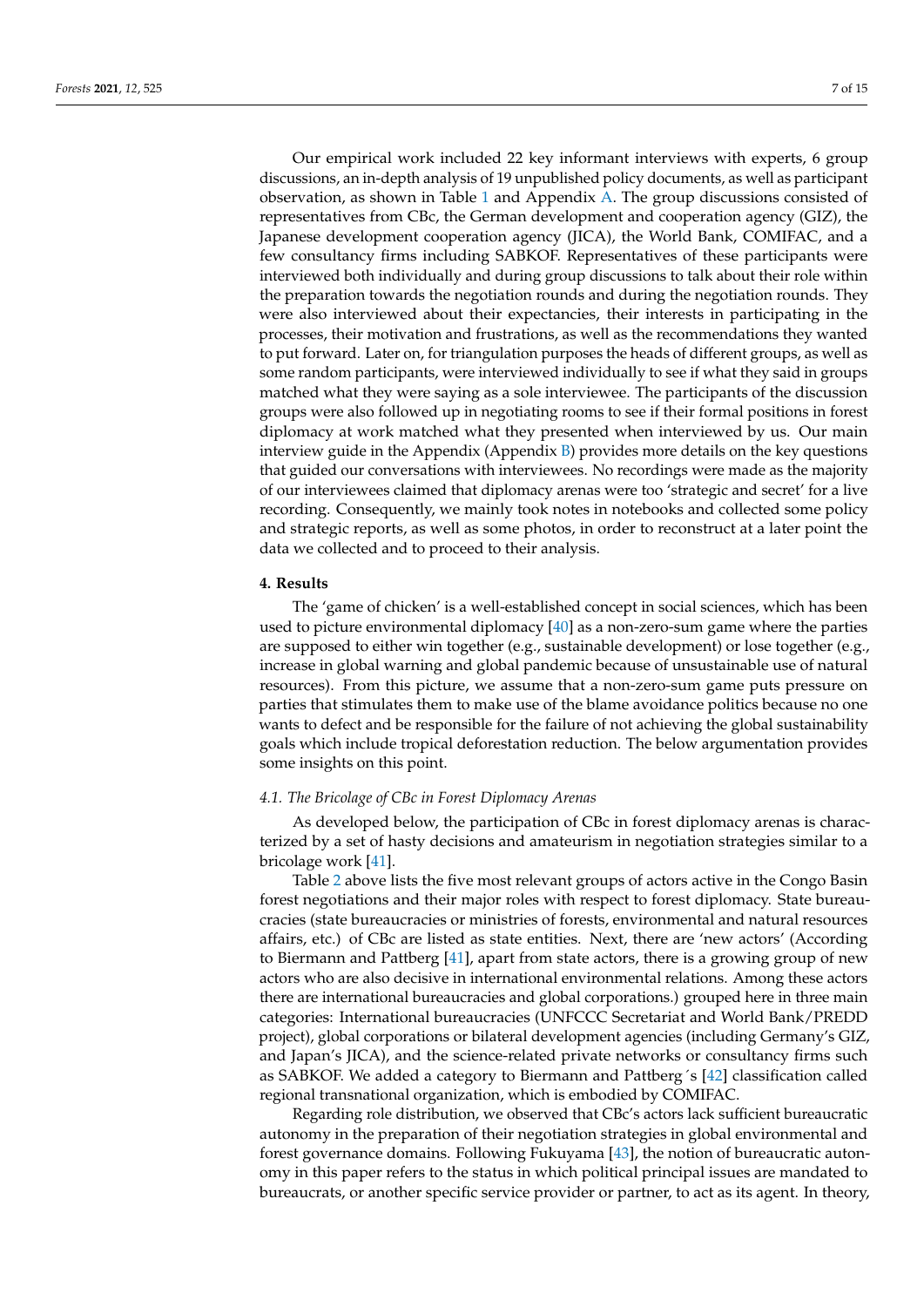the political principal should be able to assess the provided service and control and blame the agent in case of non-fulfilment.

**Table 2.** Typology and role of the most relevant actors of forest diplomacy in the Congo Basin countries.

<span id="page-7-0"></span>

| <b>Actor Group</b>                                         | Institution<br>(See appendix C for the Acronyms)                                                                                                                                                                                                                                                                                                                                                                                                                            | Role                                                                                                                                          |
|------------------------------------------------------------|-----------------------------------------------------------------------------------------------------------------------------------------------------------------------------------------------------------------------------------------------------------------------------------------------------------------------------------------------------------------------------------------------------------------------------------------------------------------------------|-----------------------------------------------------------------------------------------------------------------------------------------------|
| State representations                                      | MINFOF Cameroon,<br>$\overline{\phantom{0}}$<br>MINEED Central African Republic,<br>$\overline{\phantom{0}}$<br>MINFO Chad.<br>$\overline{\phantom{0}}$<br>MINFOR Democratic Republic of Congo,<br>-<br>MINDEV Equatorial Guinea,<br>$\overline{\phantom{0}}$<br>MINEV Gabon,<br>$\overline{\phantom{0}}$<br>MINDEV Republic of Congo,<br>$\overline{\phantom{0}}$<br>MINEV Rwanda,<br>$\overline{\phantom{0}}$<br>MINEV São Tomé and Príncipe.<br>$\overline{\phantom{0}}$ | Prepare for the negotiation,<br>Negotiate,<br>Receive climate and forest conservation aid                                                     |
| International bureaucracies                                | <b>UNFCCC</b> Secretariat,<br>World Bank PREDD project                                                                                                                                                                                                                                                                                                                                                                                                                      | Donor/Preparation of CB countries for negotiations                                                                                            |
| Global corporations                                        | GIZ, JICA                                                                                                                                                                                                                                                                                                                                                                                                                                                                   | Donor/Preparation of CB countries for negotiations                                                                                            |
| Regional transnational<br>organizations                    | COMIFAC.                                                                                                                                                                                                                                                                                                                                                                                                                                                                    | Prepare for negotiations<br>$\overline{\phantom{a}}$<br>Negotiate,<br>$\overline{\phantom{a}}$<br>Receive climate and forest conservation aid |
| Scientific private networks or<br>related consulting firms | <b>SABKOF</b>                                                                                                                                                                                                                                                                                                                                                                                                                                                               | Technical and scientific assistance to CB countries<br>before and<br>during negotiations                                                      |

In the case of this research, we observed that the preparation of CBc for forest diplomacy negotiations as well as their relationship with their 'agents' were often characterized by organizational improvisation, high dependency, and political bricolage. As an example, at the strategic meetings for international climate change negotiations that we observed during our fieldwork (Table [1\)](#page-5-0), CBc were prepared by World Bank bureaucrats, bilateral cooperation agencies (GIZ, JICA), consulting firms, or UNFCCC Secretariat officers. Basic knowledge on climate change negotiations and global forest governance issues were hastily provided by consulting firms on the evening of international negotiations rounds, with an approximate background of consultants on international relations and the topics to be negotiated. According to some CBc's officials from environment and forestry state bureaucracies (Appendix [A,](#page-11-0) Interviews 1–10), this weakness is partly due to the Congo Basin delegation priority while participating in forest negotiations has often not been to meet the common United Nations forest-related objective of avoiding climate change mitigation through the reduction in deforestation and forest degradation. The reactions of some of our interviewees when they were seen outside of a negotiation session that they were assigned to follow-up during the Fiji Cop23 were in terms of 'were you really expecting me to be inside . . . ', or in a hilarious tonality 'we are outside looking for where money is flowing so as to fetch some for our countries.' This could already be considered as evidence of the weak interest of Congo Basin delegates in technical and strategic negotiations. Indeed, the regular participation of CBc in those negotiations has been mainly motivated by the possibilities of capturing international funds which may be used for other domestic purposes such as development prospects [\[36\]](#page-13-28). This is one of the reasons why very little attention has been paid to develop or reinforce their own technical and negotiation skills for efficient participation in forest negotiations. When asked why they kept participating in global forest negotiations if their priorities were elsewhere, one of the interviewees pointed out that

'*We cannot afford being formally acknowledged as less interested by deforestation reduction effort and more concerned by our development efforts. Moreover, we need to be smart. If we want to have a chance to capture some of the available environmental funds to foster our development back home, we need to make use of our vulnerability.*' (Interviewee 9)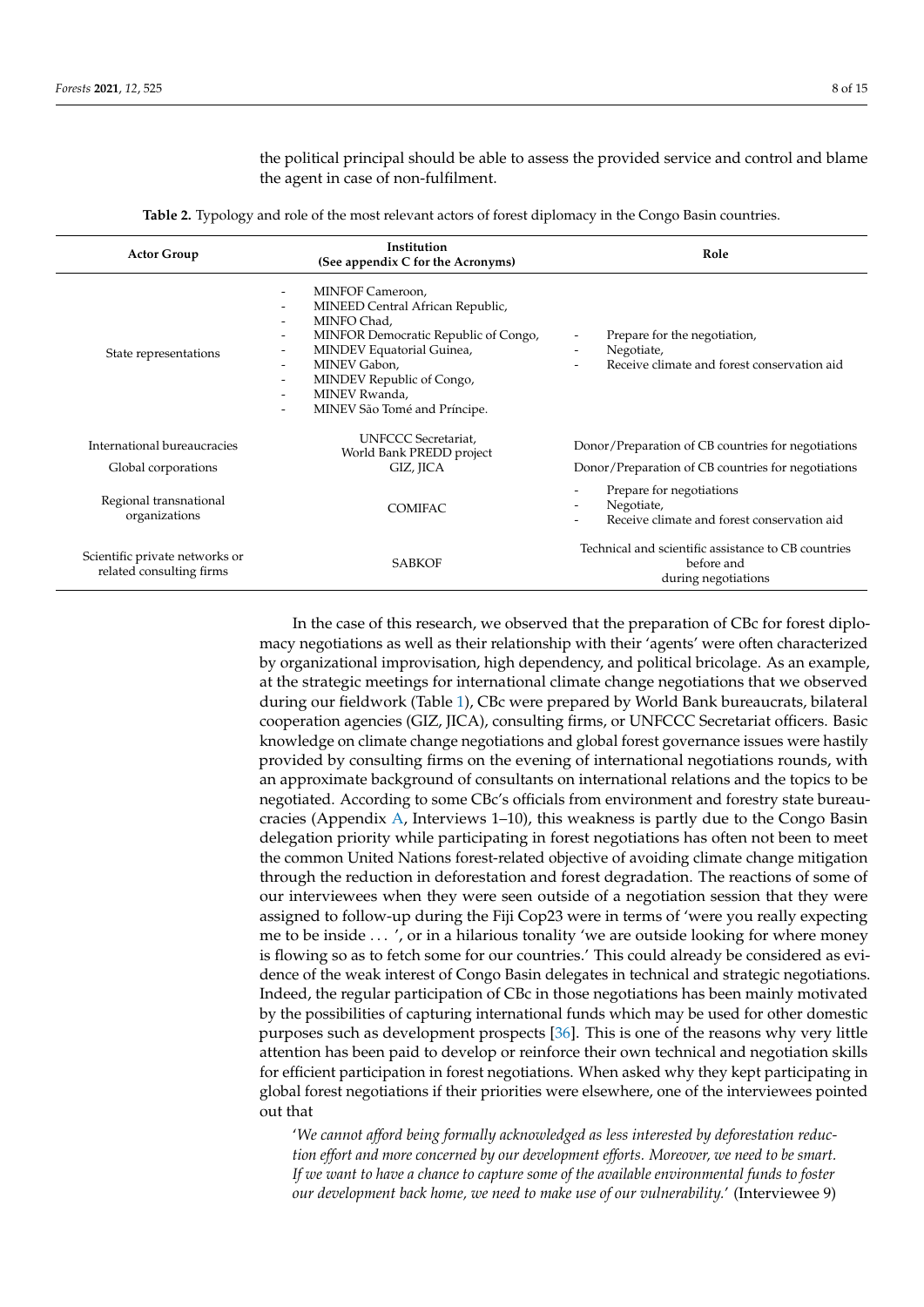This assertion leads to some lessons. The first is that the participation of CBc in forest diplomacy is framed, as many other environmental issues are, by environmentality (subjectivities that influence environmental issues) and driven by a 'stop me before I kill again' blame avoidance strategy. Most of the time they are not really convinced by the international agenda aimed at achieving global sustainable development goals and the related climate change mitigation dynamics. As such, they jump on the bandwagon because they do not want to become unpopular or be put aside by the 'international community' for not contributing to meeting global sustainability objectives. This lesson supports our first hypothesis. Moreover, we make two deductions from this assertion. The first is in alignment with Bayart´s perception of African politics where the extraversion of the 'limbo' perceived there is not a mistake but actually a political construction to serve some particular interests [\[44\]](#page-14-7). The second is in line with the 'cunning government' argumentation [\[29\]](#page-13-21), which supports the point of view that CBc are strategically able to exploit their weaknesses to get international funding as part of the available rent from global climate change and forest-related governance regimes.

# *4.2. Northern Countries and Their Sake for Control and Consciousness Relief*

Controlling information is a powerful strategy to impose one's own preferences over others [\[45\]](#page-14-8). Similarly, control over resources [\[46\]](#page-14-9) along with persuasion and dissuasion [\[47\]](#page-14-10) have been used by dominant actors (the 'potentate') to change the behavior of the dominated or marginalized actors (the 'subordinate') (For a detailed analysis of a power relationship between the 'potentate' and the 'subordinate' actors in the context of forest policy domain, see Krott et al. [\[47\]](#page-14-10)).

In the case of forest diplomacy, two of the three major power elements pointed out by Krott et al. [\[48\]](#page-14-11) in forest policy domain, namely dis/incentive and dominant information, are particularly relevant to consider here. The provision or non-provision of these two elements (the third one, coercion, does not substantially matter in this case) has been controlled by developed countries through their cooperation agencies. These powerful actor groups pressure CBc and influence the governance of the Congo Basin forests, and, as such, they have guided the participation of CBc in forest diplomacy. Regarding the use of financial resources for instance, our fieldwork identified GIZ and JICA as the dominant providers of funding needed by the CBc, as well as their transnational forest organization (COMIFAC) for their preparation and participation in forest diplomacy and related international environmental negotiations. An example is provided in Table [3](#page-8-0) through the funding provision for the preparatory phase of CBc with respect to their participation at the 23rd UNFCCC Conference of Parties held in Bonn in November 2017.

| <b>Table 3.</b> Contribution of cooperation agencies to the preparation of Congo Basin countries for climate change CoP 23. |  |  |  |  |  |  |  |  |
|-----------------------------------------------------------------------------------------------------------------------------|--|--|--|--|--|--|--|--|
|-----------------------------------------------------------------------------------------------------------------------------|--|--|--|--|--|--|--|--|

<span id="page-8-0"></span>

| <b>Sponsors</b>              | <b>Financial Contributions</b><br>(Euros) | Percentage on the Total Budget of CBc<br>Preparation (%) | Total Budget Supplied by<br><b>Sponsors (Euros)</b> |
|------------------------------|-------------------------------------------|----------------------------------------------------------|-----------------------------------------------------|
| World Bank (PREREDD project) | 23,180                                    | 35.60                                                    |                                                     |
| German cooperation (GIZ)     | 20.999                                    | 32.25                                                    |                                                     |
| Japanese cooperation (JICA)  | 20,921                                    | 32.15                                                    | 65,100                                              |
| Congo basin countries        | 0.00                                      |                                                          |                                                     |
| COMIFAC                      | 0.00                                      |                                                          |                                                     |

This example of the participation of CBc at the 2017 CoP held in Bonn shows that, without funding from German and Japanese cooperation, CBc would not have been able to organize their preparations and meetings for the conference. The funding provided by these donors is also used by CBc to cover consulting firms' costs. With such a level of financial dependency, one can easily imagine that CBc cannot efficiently defend their interests with sufficient autonomy in forest diplomacy negotiations as German and Japanese interests may not always meet those interests from CBc. By sponsoring the preparation and participation of CBc in international negotiations, developed countries implicitly have the upper hand over the CBc's strategic information. In the same vein, they can indirectly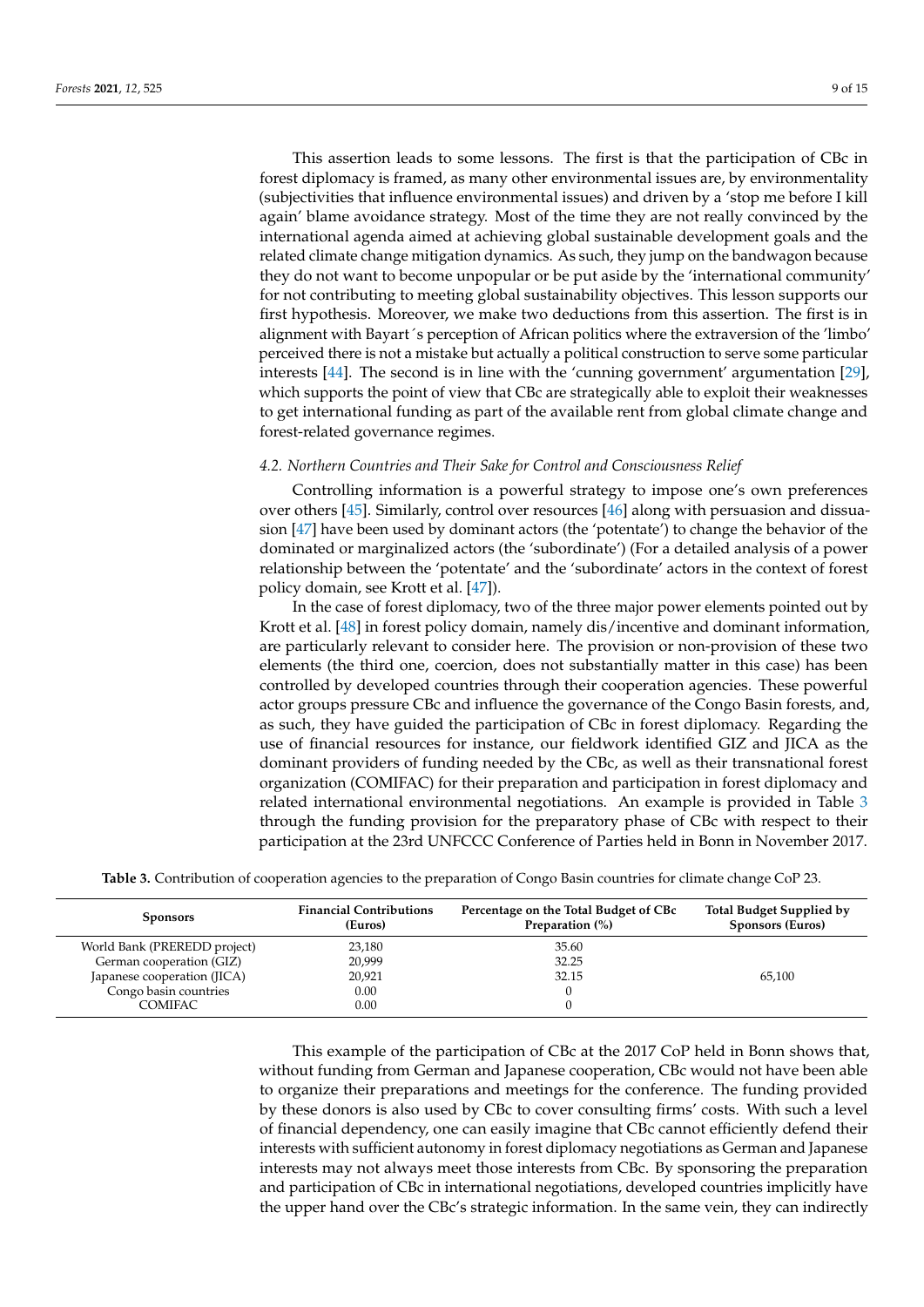influence the choice and use of this information to foster their own interests in forest diplomacy negotiations. In other words, the CBc could not be expected to vigorously tackle topics that are not in the interest of their sponsor countries. When approached about the fact that sponsoring the participation of CBc to forest negotiations might be seen as a control over their strategies in forest diplomacy, one of the Northern interviewees answered in the following terms:

*'We (industrialized countries) are pictured as having major responsibility in global warming. So we absolutely have to spend that much money into this issue to kind of relieve and avoid being always pointed as responsible for all the catastrophes happening in the world. At the same time, we have to keep our eyes opened to what developing countries are going to defend in negotiating rooms as green technology markets exploration is also one of our priorities in this thematic.'* (Interviewee 19, Appendix [A\)](#page-11-0)

This interviewee's quote, as well as other arguments in the same direction such as 'Even if we do not trust the CBc we still have to keep on going with the process otherwise we will be pictured as the bad guys' (Interview 12, Appendix [A\)](#page-11-0) and 'One must be suicidal to step out of these negotiations for good' (Interview 20, Appendix [A\)](#page-11-0), highlights that Northern countries support CBc within forest negotiations under a 'throw good money after bad' blame avoidance strategy. To some extent, this financial and technical support is thus provided not necessarily because Northern countries want CBc to make the best decision towards global warming reduction effort and climate change mitigation, but because they want to avoid blame from Western electorates and civil societies for not acting enough for climate change mitigation. This result supports the second hypothesis put forward in this paper. In addition to what we learned from our field observations, the above interviewees' quotes also highlight how Northern countries' second priority, after that of not becoming unpopular vis-à-vis their electorate, is that of finding business opportunities within forest diplomacy. This corroborates the thoughts on green capitalism of Friedman, according to whom one of the major interests of developed countries within environmental cooperation is finding business opportunities [\[49\]](#page-14-12). Moreover, this observation supports the work of Ciplet and Roberts [\[22\]](#page-13-14) and Gareau [\[24\]](#page-13-16) on the fact that green governmentality has an embedded stake in the economic benefit of actors that strongly influences the handling of environmental issues. This results in chances of having outputs that are not in alignment with the targeted formal objectives.

## *4.3. Influencing from Behind: The Role of Consulting Firms*

Consulting firms play a major role in the frame of CBc participation in forest diplomacy. We focused on their specific role separately because they are often portrayed as independent experts who are involved in negotiation processes to strengthen technical capacities of Congo Basin delegates before and during international negotiations with an aim to lead them to having a major contribution within the global effort against global warming.

However, our field observations show that consulting firms are not that independent. Firstly, consulting firms are paid by Northern countries to build or reinforce the capacities of CBc. As such, these consulting firms would hardly work against the interests of Northern countries. As described in the case of the role of third-parties in environmental labeling processes and more specifically those related to the forest certification issue [\[50\]](#page-14-13), the independence of an expertise provider whose client is at the same the order payer is a very challenging ideal to achieve.

Moreover, Biermann and Pattberg [\[41\]](#page-14-4) highlighted that consulting firms usually care more about maintaining their job rather than pursuing some globally determined goals. Even if we would formulate this argument in a more nuanced way, the point defended by these authors is particularly relevant to consider in the case of this research. An assertion of one of the consultants providing expertise to CBc supports the argument on their incapacity of being independent and pushing the parties involved to take the most rational decision for global warming reduction: 'We are certainly negotiation experts, but we cannot challenge either the position of Congo Basin countries or that of those paying. If we do so, we will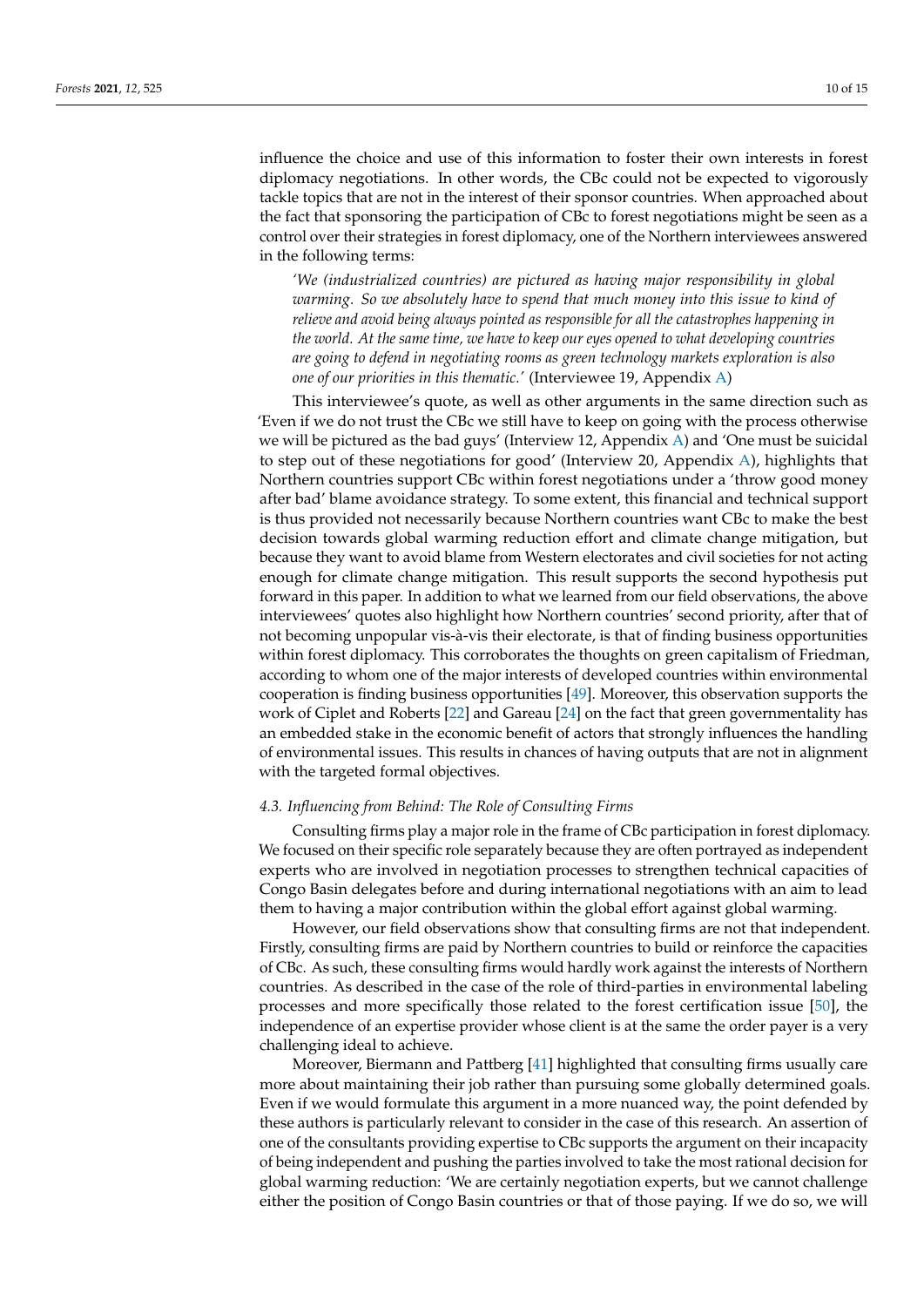lose our job. They are the bosses.' (Interview 17, Appendix [A\)](#page-11-0). Another interviewee said, 'Even if in some cases they seem to be picking the wrong decisions we cannot strongly oppose them. These are the rules of the game. Either you follow them or you are out.' (Interview 18, Appendix [A\)](#page-11-0).

Thus, consulting firms cannot be neutral enough to technically lead forest diplomacy in the Congo Basin because they are entangled in the interests of Northern countries who control them through their pay check. This last point confirms our third hypothesis and shows how green governmentality and its subjective dimensions that framed the design or adoption of certain environmental decisions are a real concern. Indeed, in the case of CBc's involvement in forest diplomacy, we observed how the commercial and economic private interests of consulting firms can influence the direction of an entire negotiation with potential impacts in the governance of forestland resources at least at the regional level.

## <span id="page-10-0"></span>**5. Conclusions**

This paper analyzed how and why the growing global interest in biodiversity conservation and the role of forestland sustainability in climate change mitigation has led to the emergence and rapid evolution of a new specific field related to international relations and global environmental politics that we called 'forest diplomacy'. From an empirical perspective, the aim of this research was to scrutinize why forest diplomacy with respect to Congo Basin forests has worked as a failure machine since at least the end of the 2000s. The paper applied a set of rigorous political science and sociological theories and related conceptual frameworks that include blame avoidance politics, environmentality, and recent works on environmental diplomacy. Our research employed a qualitative bi-directional methodological approach. We came to the major conclusion that the failure dynamics of forest diplomacy regarding CBc is essentially linked to the weak intrinsic interests of both CBc and their Northern counterparts in meeting global sustainability goals, climate change mitigation, global warming, and deforestation reduction. We showed that CBc were participating more in forest diplomacy rounds under a 'stop me before I kill again' perspective than because of a constructive approach to forest diplomacy. Notably, Northern countries on their side were sponsoring CBc because of a 'throw good money after bad' motivation. They mainly cared about not being blamed by Western civil society actors as being major drivers of global warming because of their industrialization.

Regarding further informal interests embedded within this 'blame avoidance', we also observed that CBc have been able to exploit their weaknesses through a set of 'cunning government' tactics [\[29\]](#page-13-21) to get international funding as part of the available 'environmental rent' from global climate change and forest-related governance regimes. As far as Northern countries are concerned, we observed that they were implicitly looking within the Congo Basin for potential new green technology markets. This supports the arguments of Friedman who thinks that green governmentality, and most especially green capitalism, is the major objective of developed countries within global environmental governance [\[49\]](#page-14-12). In the same vein, we pointed out a significant risk of conflict of interest regarding consulting firms which supposedly were hired to provide technical assistance to CBc but concluded their work by capitulating in front of their clients' informal interests for the sake of keeping their jobs.

From a more constructive perspective, for CBc to succeed and carry more weight in future forest diplomacy negotiations, a good starting point would consist of shifting their behavior from a blame avoidance approach and employing cunning positions to an autonomous and self-confident approach. This includes development of their own strategic and technical negotiation skills to substantially reduce their current heavy dependence on cooperation agencies and consulting firms. Secondly, it is an open secret that transnational forest-related organizations such as COMIFAC, which represent CBc in forest diplomacy negotiations, suffer from a lack of finances and highly qualified human resources. This situation is mainly due to the fact that CBc rarely pay their membership fees to these organizations, and do not really want them to be independent vis-à-vis governments of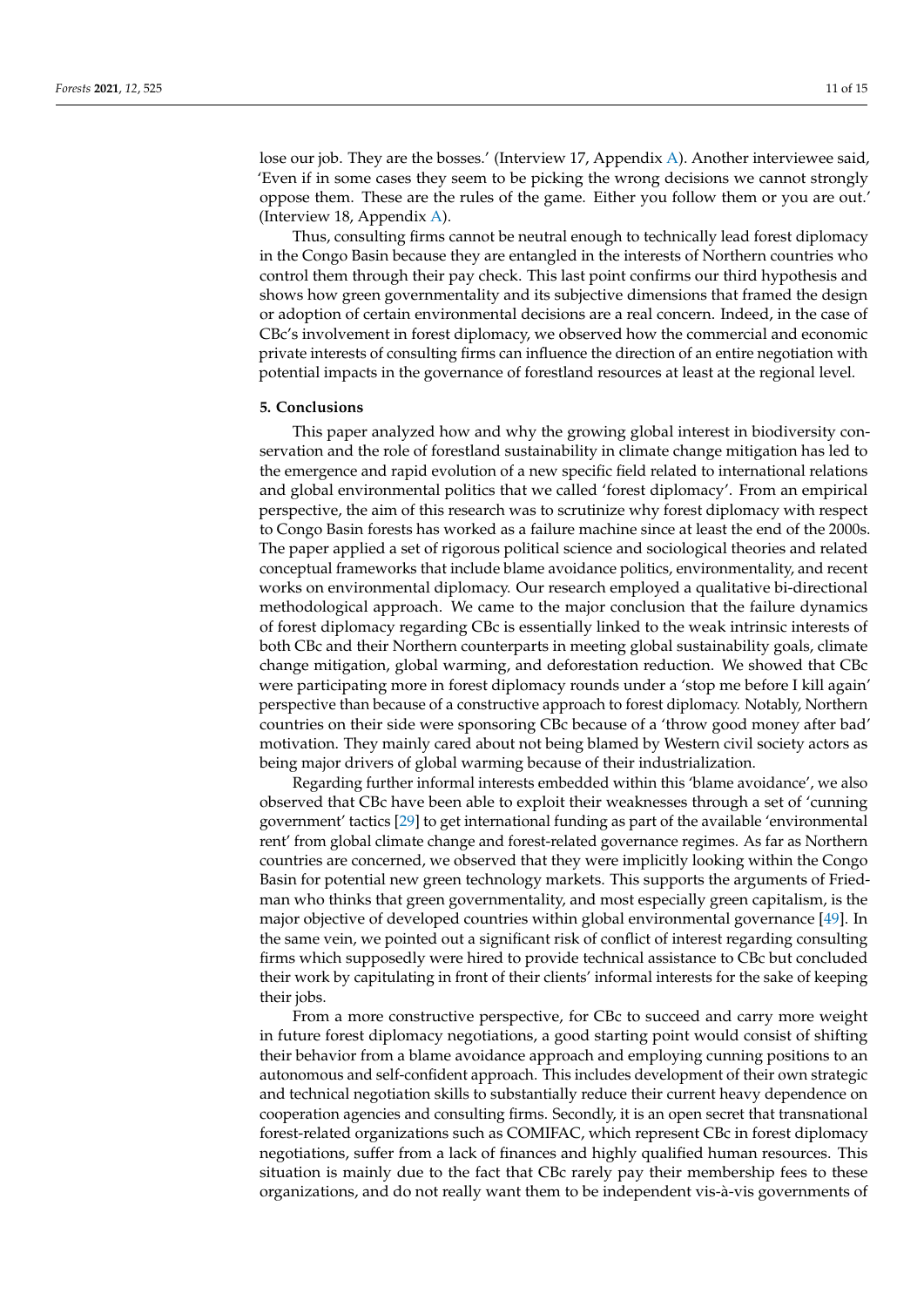member states. This is particularly the case with COMIFAC. By tackling this issue as a priority in building a strong regional forest regime, CBc and related state bureaucracies and allies would have made a significant step forward in reducing financial dependency of those countries vis-à-vis external actors (including cooperation agencies and consulting firms). In the same vein, reinforcing regional forest-related organizations would boost the ability of CBc to successfully foster the interests of their nations in forest diplomacy negotiations while contributing to achieving global sustainability goals.

**Author Contributions:** M.N. has managed the field work, data analysis, manuscript production as well the different stages of the review process. S.O. has provided with funding as well as with closed supervision throughout the different stages. Both authors have read and agreed to the published version of the manuscript.

**Funding:** This research was funded by the Alexander von Humboldt foundation Bonn, Germany, grant number: 3.4-CMR-1189288-GF-P. The APC of this paper was funded by Georg-August-Universität Göttingen—Germany, through its Open Access Publication Funds.

**Informed Consent Statement:** Informed consent was obtained from all participants involved in the study.

**Data Availability Statement:** Not available.

**Acknowledgments:** The authors gratefully acknowledge Max Krott who provided guidance and advice throughout the early drafts of this paper. We would also like to thank the scholars who motivated the early steps of this research, especially Denis Sonwa and Christopher Martius of CIFOR. We thank the Center for Development Research (ZEF) for the methodological and theoretical equipment they provided the first author of this paper throughout the preparatory phase of her PhD studies. The authors would also like to thank the anonymous reviewers of this paper for their comments and suggestions.

**Conflicts of Interest:** This manuscript has not been published or submitted elsewhere in part or in entirety and is not under consideration by another journal. All study participants provided informed consent, and the study design was approved by the appropriate ethics review board. We have read and understood your journal's policies, and we believe that neither the manuscript nor the study violates any of these. There are no conflicts of interest to declare.

# <span id="page-11-0"></span>**Appendix A**

| Interview<br>Number | Position of the<br>Interviewee | <b>Institution/Country</b>                                  | Date             | Place       |
|---------------------|--------------------------------|-------------------------------------------------------------|------------------|-------------|
| Interview 1         | Country delegate               | Ministry of Forestry Issues/Cameroon                        | 8 May 2017       | Bonn        |
| Interview 2         | Country delegate               | Ministry of Forestry/Gabon                                  | 8 May 2017       | Bonn        |
| Interview 3         | Country delegate               | Ministry of Forestry Issues/Congo                           | 8 May 2017       | Bonn        |
| Interview 4         | Country delegate               | Ministry of Forestry Issues/Central Africa<br>Republic      | 9 May 2017       | Bonn        |
| Interview 5         | Country delegate               | Ministry of Forestry Issues/Democratic<br>Republic of Congo | 10 May 2017      | Bonn        |
| Interview 6         | Country delegate               | Ministry of Forestry Issues/Rwanda                          | 10 May 2017      | Bonn        |
| Interview 7         | Country delegate               | Ministry of Forestry Issues/Sao-Tome Principe               | 11 May 2017      | Bonn        |
| Interview 8         | Country delegate               | Ministry of Forestry Issues/Chad                            | 11 May 2017      | Bonn        |
| Interview 9         | Regional expert                | COMIFAC.                                                    | 12 May 2017      | Bonn        |
| Interview 10        | Regional expert                | <b>COMIFAC</b>                                              | 28 August 2017   | Brazzaville |
| Interview 11        | Northern cooperation agencies  | JICA/Cameroon                                               | 29 August 2017   | Brazzaville |
| Interview 12        | Northern cooperation agencies  | GIZ/COMIFAC                                                 | 29 August 2017   | Brazzaville |
| Interview 13        | Northern cooperation agencies  | GIZ/COMIFAC                                                 | 29 August 2017   | Brazzaville |
| Interview 14        | Northern cooperation agencies  | GIZ/Cameroon                                                | 8 November 2017  | Bonn        |
| Interview 15        | International bureaucracies    | <b>UNFCCC</b> Secretariat                                   | 8 November 2017  | Bonn        |
| Interview 16        | International bureaucracies    | UNFCCC/Secretariat                                          | 9 November 2017  | Bonn        |
| Interview 17        | Consultancy cabinet            | <b>SABKOF</b>                                               | 9 November 2017  | Bonn        |
| Interview 18        | Consultancy cabinet            | <b>SABKOF</b>                                               | 9 November 2017  | Bonn        |
| Interview 19        | Cooperation agencies           | GIZ/Cameroon                                                | 10 November 2017 | Bonn        |
| Interview 20        | Cooperation agencies           | GIZ/Cameroon                                                | 10 December 2017 | Bonn        |
|                     |                                |                                                             |                  |             |

**Table A1.** List of interviewees.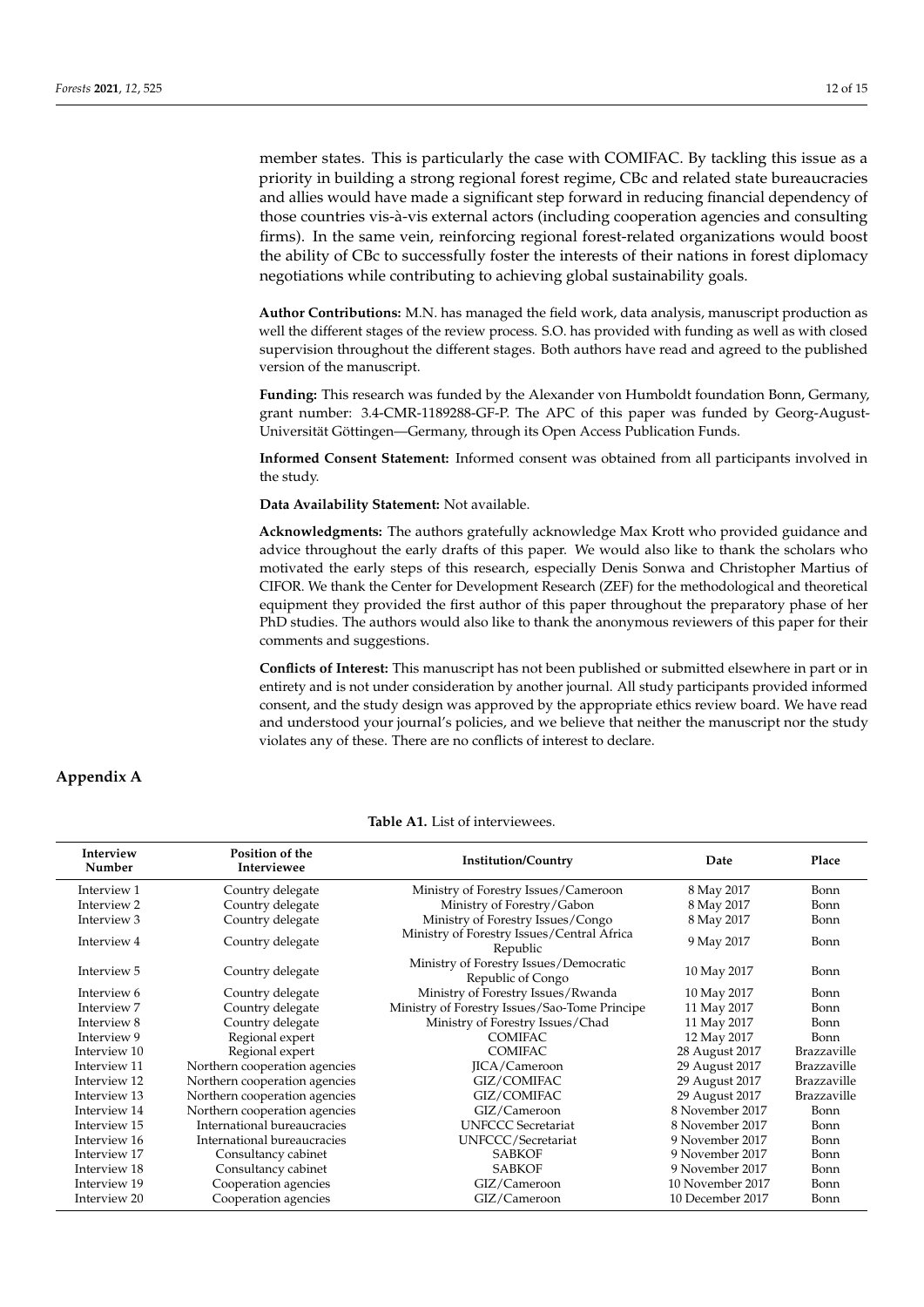# <span id="page-12-1"></span>**Appendix B**

Main interviews and group discussion guide Introduction: Identification and familiarization Component 1: Role within the forest negotiation processes (fnp)

- (i) What is your position within fnp?
- (ii) What type of contribution do you bring (technical, financial, diplomatically)?
- (iii) Since when are you taking part to these fnp?

Component 2: Expectancies

- (iv) Why are you participating to these fnp?
- (v) What are your delegation objectives?
- (vi) Do you have any unveiled, informal, private, national, informal objective to foster?
- (vii) Do you trust other negotiation groups in their engagement in meeting global sustainability objectives?
- (viii) Do you think you will meet your objectives (formal or informal) by the end of the fnp?

Component 3: Frustrations

- (ix) Do you have any frustration about how the negotiations are organized?
- (x) Do you have any frustration about how your own group functions?
- (xi) Do you have any frustration about the other negotiation groups' moves?
- (xii) How do you communicate within your negotiation group and with other groups?

Component 4: Recommendations

- (xiii) Do you have any recommendation for your own groups for the future fnp?
- (xiv) Do you have any recommendation for other groups with whom you are involved in negotiation for the future fnp?
- (xv) Do you think that the transferred expertise will be utilized in different policies of the sub-region?

Component 5: Ways forward

- (xvi) Would you qualify the SCB experience as successful?
- (xvii)Which recommendations can you provide for future initiatives?

# **Appendix C**

**Table A2.** List of selected institutional acronyms.

| Acronyms               | Signification                                                                                              |
|------------------------|------------------------------------------------------------------------------------------------------------|
| <b>MINFOF</b>          | Ministry of Forest and Wildlife                                                                            |
| <b>MINEED</b>          | Ministry of Environment, Ecology and Sustainable Development                                               |
| <b>MINFO</b>           | Ministry of Forestry                                                                                       |
| <b>MINFOR</b>          | Ministry of Forest                                                                                         |
| <b>MINDEV</b>          | Ministry of Development                                                                                    |
| <b>MINEV</b>           | Ministry of Environment                                                                                    |
| <b>COMIFAC PREREDD</b> | Central African Forest Commission Regional REDD+ project<br>sponsored by the World Bank in the Congo Basin |

# **References**

- <span id="page-12-0"></span>1. Brundtland, G.H. *Report of the World Commission on Environment and Development: Our Common Future*; World Commission on Environment and Development, United Nations: New York, NY, USA, 1987.
- 2. Humphreys, D. *Logjam: Deforestation and the Crisis of Global Governance*; Earthscan: London, UK, 2006.
- 3. Dimitrov, R.S. Inside Copenhagen: The state of climate governance. *Glob. Environ. Politics* **2010**, *10*, 18–24. [\[CrossRef\]](http://doi.org/10.1162/glep.2010.10.2.18)
- 4. Dimitrov, R.S. Climate diplomacy. In *Research Handbook on Climate Governance*; Edward Elgar Publishing: Cheltenham, UK, 2015. 5. Buizer, M.; Humphreys, D.; de Jong, W. Climate change and deforestation: The evolution of an intersecting policy domain.
- *Environ. Sci. Policy* **2014**, *35*, 1–11. [\[CrossRef\]](http://doi.org/10.1016/j.envsci.2013.06.001)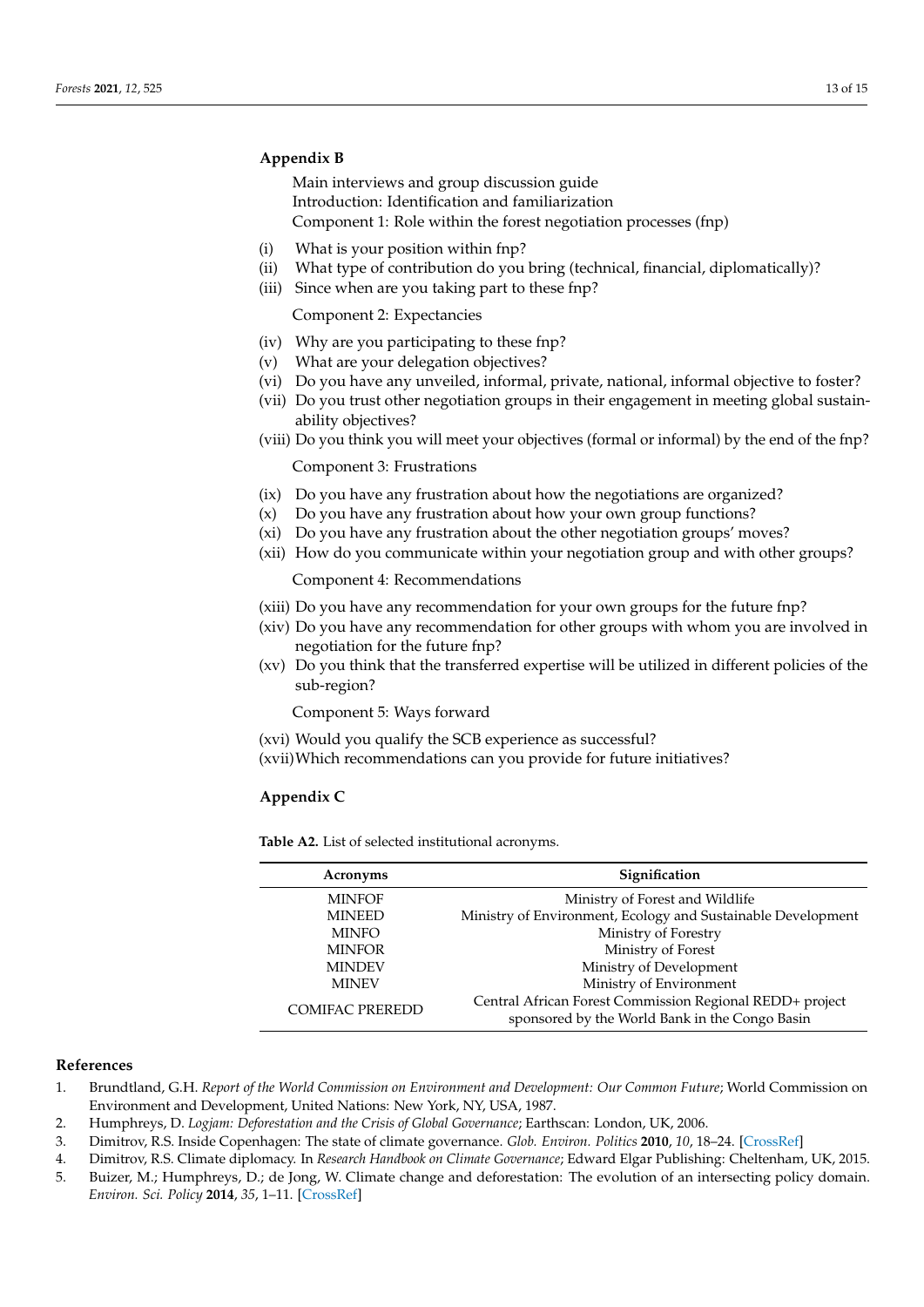- 6. Orsini, A. The negotiation burden of institutional interactions: Non-state organizations and the international negotiations on forests. *Camb. Rev. Int. Aff.* **2016**, *29*, 1421–1440. [\[CrossRef\]](http://doi.org/10.1080/09557571.2017.1293610)
- <span id="page-13-0"></span>7. Dlamini, C.; Montouroy, Y. Governing sustainable forest management issues in polycentric governance: The EU FLEGT Action Plan as a regulatory catalyser. *Environ. Law Rev.* **2017**, *19*, 6–29. [\[CrossRef\]](http://doi.org/10.1177/1461452917691863)
- <span id="page-13-1"></span>8. Agrawal, A.; Chatre, A.; Hardin, R. Changing governance of the world's forests. *Science* **2008**, *320*, 1460–1462. [\[CrossRef\]](http://doi.org/10.1126/science.1155369) [\[PubMed\]](http://www.ncbi.nlm.nih.gov/pubmed/18556552)
- 9. Brockhaus, M.; Angelsen, A. Seeing REDD+ through 4Is: A political economy framework. In *Analysing REDD+: Challenges and Choices*; Center for International Forestry Research: Bogor, Indonesia, 2012; pp. 15–30.
- <span id="page-13-2"></span>10. Giessen, L. Reviewing the main characteristics of the international forest regime complex and partial explanations for its fragmentation. *Int. For. Rev.* **2013**, *15*, 60–70. [\[CrossRef\]](http://doi.org/10.1505/146554813805927192)
- <span id="page-13-3"></span>11. Balzacq, T.; Charillon, F.; Ramel, F. (Eds.) *Global Diplomacy: An Introduction to Theory and Practice*; Springer Nature: Basingstoke, UK, 2019.
- <span id="page-13-4"></span>12. Orsini, A. Introduction: History and theories of diplomacy. In *Global Diplomacy*; Sciences Po: Paris, France, 2019.
- <span id="page-13-5"></span>13. Somorin, O.A.; Brown, H.C.P.; Visseren-Hamakers, I.J.; Sonwa, D.J.; Arts, B.; Nkem, J. The Congo Basin forests in a changing climate: Policy discourses on adaptation and mitigation (REDD+). *Glob. Environ. Chang.* **2012**, *22*, 288–298. [\[CrossRef\]](http://doi.org/10.1016/j.gloenvcha.2011.08.001)
- <span id="page-13-6"></span>14. UNFCCC. Report of the conference of parties on its thirteenth session. In Proceedings of the UNFCCC Conference of Parties Held, Bali, Indonesia, 3–15 December 2007.
- <span id="page-13-7"></span>15. Karsenty, A. The architecture of proposed REDD schemes after Bali: Facing critical choices. *Int. For. Rev.* **2008**, *10*, 443–457. [\[CrossRef\]](http://doi.org/10.1505/ifor.10.3.443)
- <span id="page-13-9"></span>16. Humphreys, D. The politics of 'avoided deforestation': Historical context and contemporary issues. *Int. For. Rev.* **2008**, *10*, 433–442. [\[CrossRef\]](http://doi.org/10.1505/ifor.10.3.433)
- <span id="page-13-8"></span>17. Brockhaus, M.; Korhonen-Kurki, K.; Sehring, J.; Di Gregorio, M.; Assembe-Mvondo, S.; Babon, A.; Bekele, M.; Gebara, M.F.; Khatri, D.B.; Kambire, H.; et al. REDD+, transformational change and the promise of performance-based payments: A qualitative comparative analysis. *Clim. Policy* **2017**, *17*, 708–730. [\[CrossRef\]](http://doi.org/10.1080/14693062.2016.1169392)
- <span id="page-13-10"></span>18. Trefon, T. Forest governance and international partnerships in the Congo Basin. *Sci. Dipl.* **2017**, *10*, 1–8.
- <span id="page-13-11"></span>19. COMIFAC. *Rapport Atelier de Preparation á la COP 23. Brazzaville*; COMIFAC: Yaoundé, Cameroon, 2017.
- <span id="page-13-12"></span>20. Fletcher, R. Environmentality unbound: Multiple governmentalities in environmental politics. *Geoforum* **2017**, *85*, 311–315. [\[CrossRef\]](http://doi.org/10.1016/j.geoforum.2017.06.009)
- <span id="page-13-13"></span>21. Rutherford, S. Environmentality and green governmentality. In *International Encyclopedia of Geography: People, the Earth, Environment and Technology*; John Wiley & Sons, Ltd.: Chichester, UK, 2016; pp. 1–5.
- <span id="page-13-14"></span>22. Ciplet, D.; Roberts, J.T. Splintering south: Ecologically unequal exchange theory in a fragmented global climate. In *Ecologically Unequal Exchange*; Palgrave Macmillan: Cham, Switzerland, 2019; pp. 273–305.
- <span id="page-13-15"></span>23. Olson, K.A.; Gareau, B.J. Hydro/power? Politics, discourse and neoliberalization in Laos's hydroelectric development. *Sociol. Dev.* **2018**, *4*, 94–118. [\[CrossRef\]](http://doi.org/10.1525/sod.2018.4.1.94)
- <span id="page-13-16"></span>24. Gareau, B.J. *From Precaution to Profit: Contemporary Challenges to Environmental Protection in the Montreal Protocol*; Yale University Press: New Haven, CT, USA, 2013.
- <span id="page-13-17"></span>25. Oyono, P. Profiling local-level outcomes of environmental decentralizations: The case of Cameroon's forests in the Congo Basin. *J. Environ. Dev.* **2005**, *14*, 317–337. [\[CrossRef\]](http://doi.org/10.1177/1070496505276552)
- <span id="page-13-18"></span>26. Ribot, J.C.; Agrawal, A.; Larson, A.M. Recentralizing while decentralizing: How national governments reappropriate forest resources. *World Dev.* **2006**, *34*, 1864–1886. [\[CrossRef\]](http://doi.org/10.1016/j.worlddev.2005.11.020)
- <span id="page-13-19"></span>27. Endamana, D.; Boedhihartono, A.K.; Bokoto, B.; Defo, L.; Eyebe, A.; Ndikumagenge, C.; Nzooh, Z.; Ruiz-Perez, M.; Sayer, J.A. A framework for assessing conservation and development in a Congo Basin forest landscape. *Trop. Conserv. Sci.* **2010**, *3*, 262–281. [\[CrossRef\]](http://doi.org/10.1177/194008291000300303)
- <span id="page-13-20"></span>28. Brown, H.C.P.; Nkem, J.N.; Sonwa, D.J.; Bele, Y. Institutional adaptive capacity and climate change response in the Congo Basin forests of Cameroon. *Mitig. Adapt. Strateg. Glob. Chang.* **2010**, *15*, 263–282. [\[CrossRef\]](http://doi.org/10.1007/s11027-010-9216-3)
- <span id="page-13-21"></span>29. Ongolo, S.; Karsenty, A. The politics of forestland use in a cunning government: Lessons for contemporary forest governance reforms. *Int. For. Rev.* **2015**, *17*, 195–209. [\[CrossRef\]](http://doi.org/10.1505/146554815815500561)
- <span id="page-13-22"></span>30. Andong, S.; Ongolo, S. From global forest governance to domestic politics: The European forest policy reforms in Cameroon. *Forest Policy Econ.* **2020**, *111*, 102036. [\[CrossRef\]](http://doi.org/10.1016/j.forpol.2019.102036)
- <span id="page-13-23"></span>31. Weaver, R.K. The politics of blame avoidance. *J. Public Policy* **1986**, *6*, 371–398. [\[CrossRef\]](http://doi.org/10.1017/S0143814X00004219)
- <span id="page-13-24"></span>32. Ellsberg, D. The quagmire myth and the stalemate machine. *Public Policy* **1971**, *2*, 17–274.
- <span id="page-13-25"></span>33. Fiorina, M.P. Legislative choice of regulatory forms: Legal process or administrative process? *Public Choice* **1982**, *39*, 33–66. [\[CrossRef\]](http://doi.org/10.1007/BF00242147)
- <span id="page-13-26"></span>34. Buick, F.; Blackman, D.; O'Flynn, J.; O'Donnell, M.; West, D. Effective practitioner–scholar relationships: Lessons from a coproduction partnership. *Public Adm. Rev.* **2016**, *76*, 35–47. [\[CrossRef\]](http://doi.org/10.1111/puar.12481)
- <span id="page-13-27"></span>35. Böcher, M.; Krott, M. Learning in innovative bi-production partnership: Linking scientific research with practice. *Innov. Nat. Conserv. Policy*. (in press).
- <span id="page-13-28"></span>36. Nago, M.; Krott, M. Systemic failures in north–south climate change knowledge transfer: A case study of the Congo Basin. *Clim. Policy* **2020**, 1–14. [\[CrossRef\]](http://doi.org/10.1080/14693062.2020.1820850)